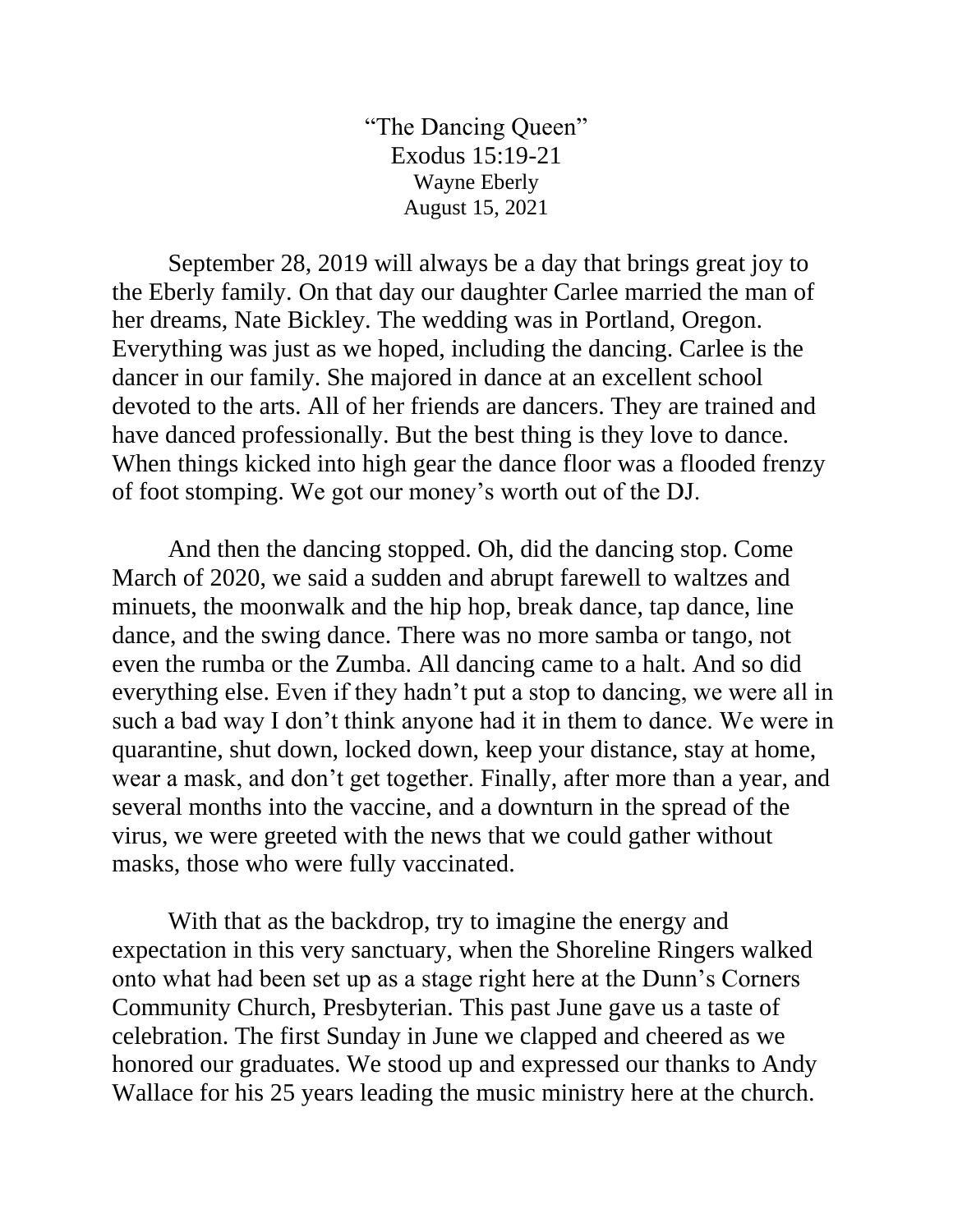On the second Sunday in June, we dedicated our new pew bibles. The choir was singing. We had a baptism in June, a joyful day of celebration for Mary Slattery's family and for our whole church family.

But it wasn't until the night of June  $27<sup>th</sup>$ , when the Shoreline Ringers took their place on what was set up as a stage, it was not until the night of June  $27<sup>th</sup>$  that we remembered we could dance. The excitement built as we enjoyed a beautiful classical piece, *Allegro from Concerto in A minor*. We celebrated Christmas in June as the bells rang out *Hark the Herald Angels Sing* and *O Holy Night*. Our hearts were lifted by a lovely rendition of *The Prayer*. Mack the Knife made an appearance. It was welcome news that Macky was back in town. The ringers included jazz and swing songs, they had one for Duke, Glenn, and Woody. But the number that brought the house down was the number that told us dancing was back*. Dancing Queen* by ABBA had feet tapping, knees knocking, shoulders swaying and heads bobbing. And not just from the ringers. We all felt the need to dance.

Caught up in the excitement of the evening, Sally Owen approached me with a huge smile after the concert. She said, "You should do a sermon on "The Dancing Queen." A sermon on the Dancing Queen? Who ever heard of such a thing? But the challenge had been extended. And it was such a joyful thing, this Dancing Queen, that I began to think, "Could there be a sermon about 'The Dancing Queen?'" Now, I am a great proponent of taking responsibility for your actions, but today I am going to throw that philosophy to the curb. If you don't like this sermon about the Dancing Queen, it's not my fault! Talk to Sally! She made do it.

Just kidding. I'll take responsibility. I don't know whether you will like this sermon, but believe it or not, there is a strong biblical connection and precedent for the *Dancing Queen*. It is found in Exodus chapter 15. On a day unlike any other for the children of Israel, we are introduced to the original Dancing Queen. Her name is Miriam. She is the sister of Moses, that great leader of the Israelites. And on a day that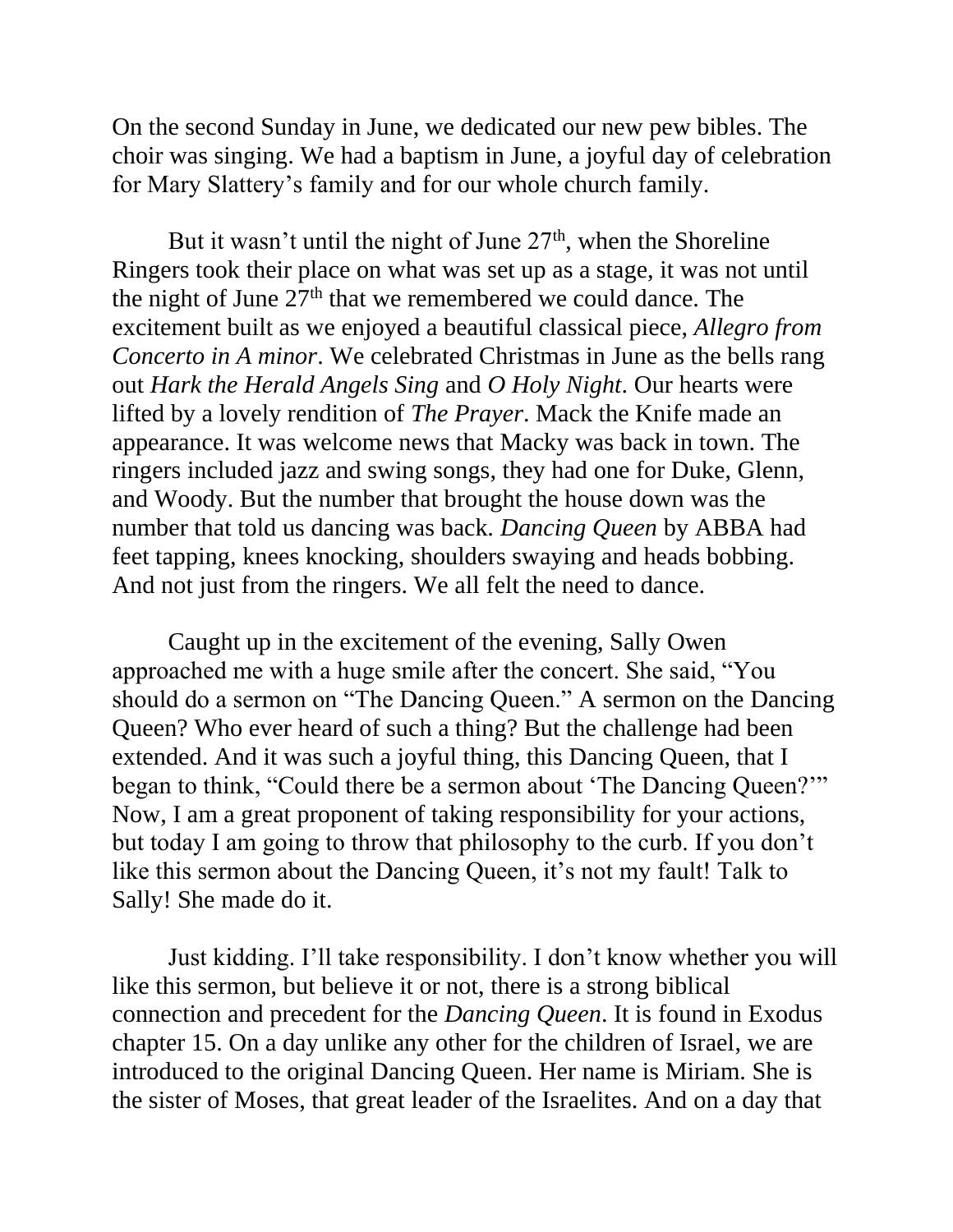was unlike any other for the children of Israel, Miriam danced. "Then Miriam…took a timbrel in her hand, and all the women followed her, with timbrels and dancing. Miriam was "having the time of her life…ooh see that girl, watch that scene dig in the Dancing Queen."

We had been15 months without tapping our toes when the ringers rang out that invitation to dance. Joy filled the room. Can you imagine what it must have been like for Miriam and the people of Israel. Fifteen months felt like eternity to us with COVID. But in reality, our time of struggle pales in comparison to what Miriam the Dancing Queen experienced. According to Genesis 15, in predicting the captivity of God's people in Egypt, we are told they would endure their suffering for 400 years. When Stephen preaches about the Exodus in Acts chapter seven, he also counts the years of captivity as being 400. We barely had 400 days of COVID before we got to dance again. Miriam was doing a tap dance on 400 years of suffering and sadness. Believe me, Miriam was the Dancing Queen, and the dancing was sweet after all that sorrow.

I don't expect all of you who are with us in worship this morning to be ABBA fans, so when I ask the following, it is not a rhetorical question. Is anyone here who might jump with joy when Jeopardy flashes a category for Swedish Pop Bands from the 70s? What I am asking is, do any of you ABBA fans know how old the Dancing Queen is? "Young and sweet only seventeen…." The Dancing Queen of pop rock is only seventeen. What does a seventeen-year-old know about waiting and enduring and hoping and dreaming? Well, if you have ever been seventeen, you will remember it was not an easy time for waiting and hoping and wishing and praying. The time between a Monday morning bell calling you to class and that same bell ringing for the weekend seemed to stretch on forever. If you were waiting to hear back from another person with whom you had romantic hopes, every second might as well have been an hour. And when you sit in that classroom seat on the first day of school, the idea that summer recess might ever come again feels like nothing more than wishful thinking. A seventeenyear-old does know a thing or two about waiting.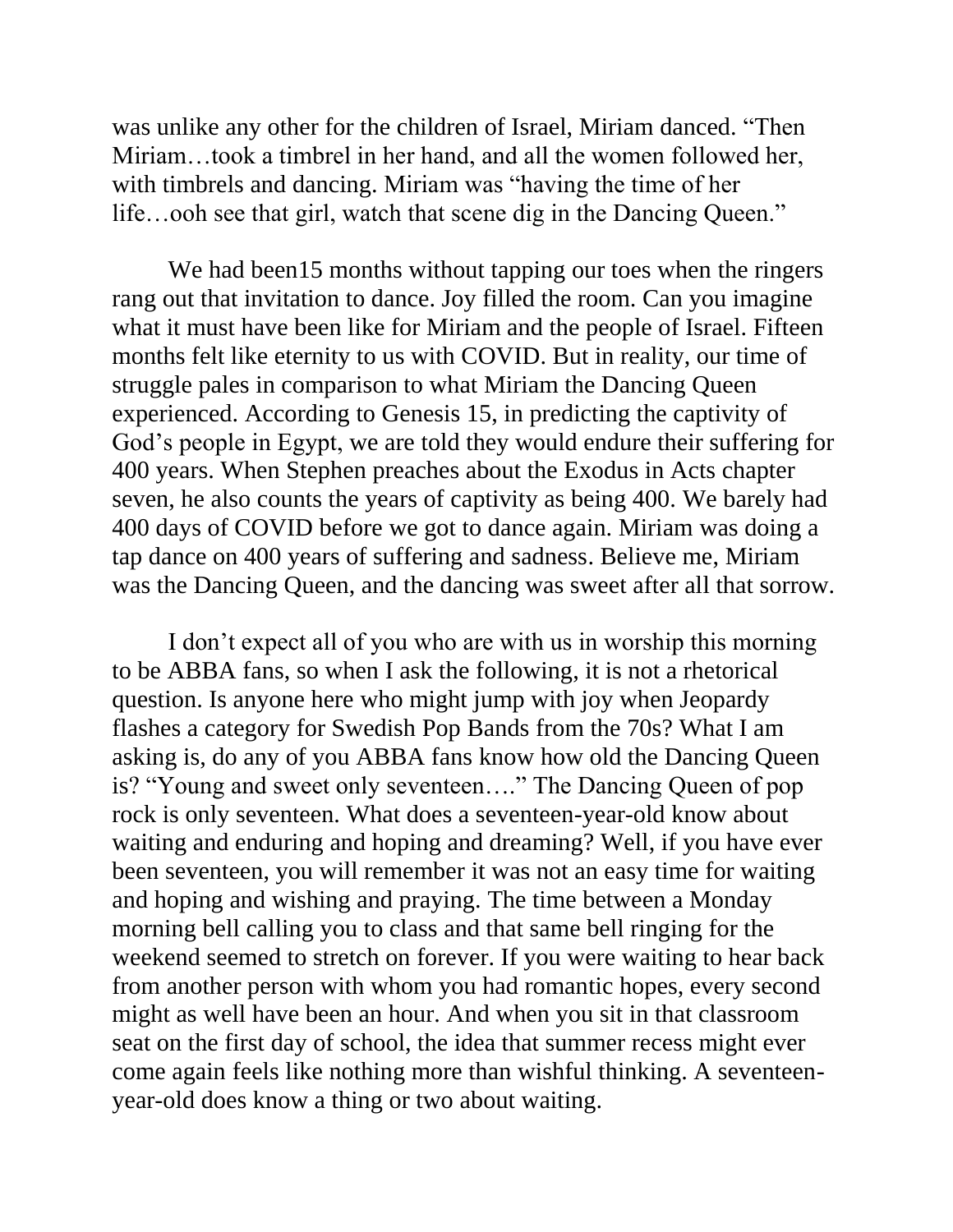But even so, compare the waiting of a seventeen-year-old to that of Miriam. We do not know for certain how old Miriam is, but she is older than Moses, and she is older than the older brother of Moses, the one we know as Aaron. Moses was 80. Aaron was 83. Miriam…She's not young and sweet, she's definitely not 17, but with a waiting born of wisdom the Dancing Queen of Exodus might be something around 85 years old. And she's leading the parade, leading the women with tambourines in hand, leading the women as they shake, rattle, and roll. She can dance, she can jive, she's dancing at 85, see that girl, watch that scene dig in the Dancing Queen.

The fact that the Dancing Queen of Exodus is 85 leads to what is a miracle in its own right. Miriam is dancing! Let me be clear. The miracle is not that she is dancing at 85 years of age…I have seen plenty of pretty slick moves from some of you that have a few decades under your belt. The miracle is not that Miriam is dancing at 85, but instead, the miracle is that Miriam knows how to dance. Where did Miriam learn to dance? When did Miriam learn to dance? She and her fellow Israelites had been beat up and broken down for centuries by the cruel Pharaoh. Who had time to dance during those bitter years of slavery? Who had a reason to dance during four hundred years of slavery? We almost forgot how to dance after 15 months of our pandemic. Israel had gone 4,800 months without dancing. And now, out of the blue, Miriam knows how to dance? This woman, this woman of 85, I'm telling you she really is the Dancing Queen. Miriam knew how to dance even though she never had one single reason to dance her whole entire life.

And then another thought occurs to me. Maybe Miriam knew how to dance because she had been dancing her entire life. I know, I know, I just said she and the Israelites had been enslaved for 400 years. I know, I know, I just said she and the Israelites had not a reason to dance for centuries. I know, I know I said those things, but I'm not so sure that was the case.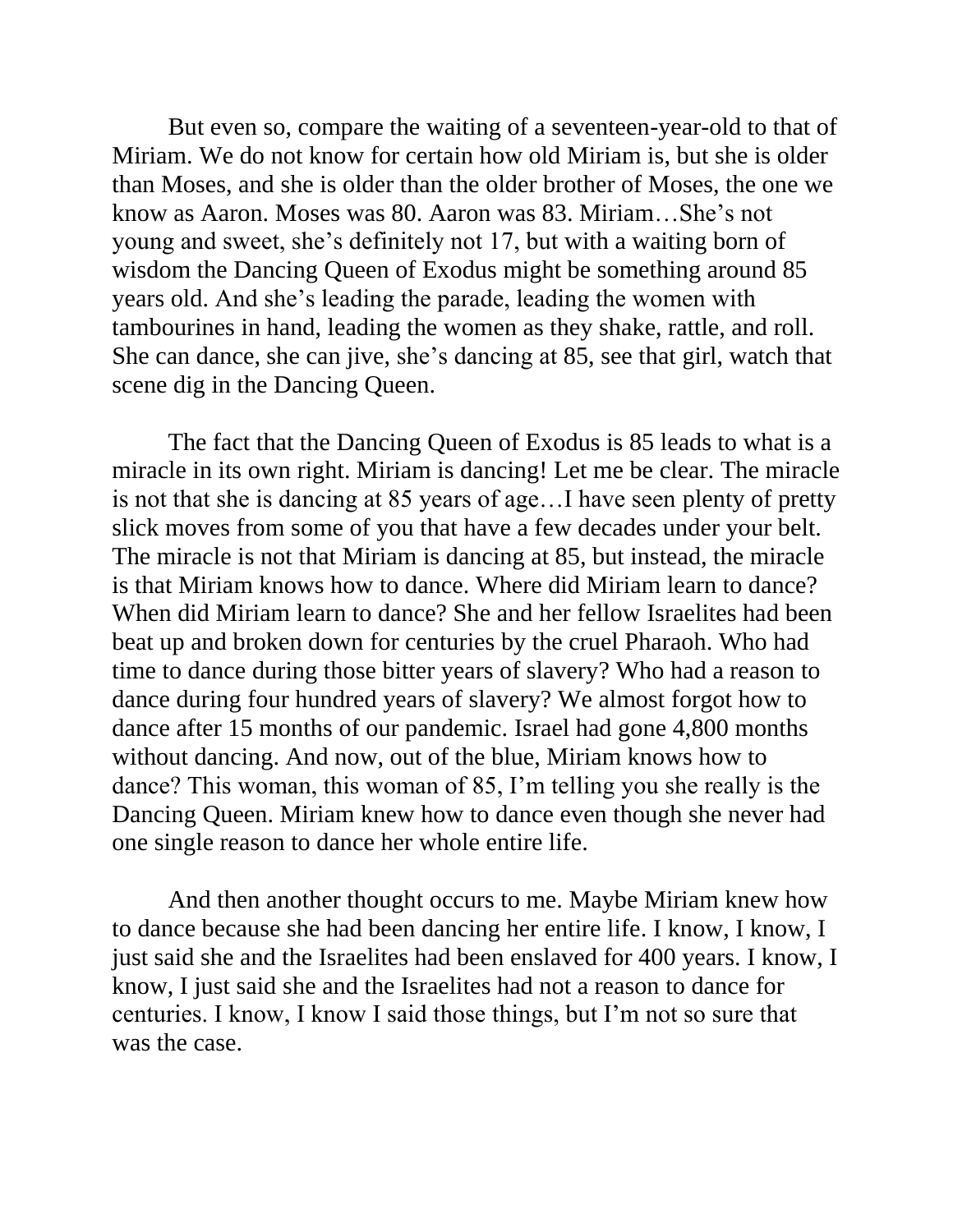One of the terrible things about something like the slavery in Egypt, and even something like the pandemic we have been going through sparked by COVID, is that the scope of the crisis can make us lose sight of the blessings that are taking place even while we are facing the crisis. There is no question what Israel endured in Egypt was brutal and bitter. Still, there was that time when the midwives trusted God and turned their backs on Pharaoh and baby boys were born alive.

- Maybe a little girl named Miriam was watching the miracle of the midwives and her tiny feet were hopping and bopping.
- We know Miriam was watching when her baby brother Moses was cast out onto the Nile River. Miraculously, a woman showed up to rescue Moses and take him into her home. The woman was the daughter of Pharaoh. The home for Moses became the halls of power in Egypt. There must have been a patch of reeds along that Nile River that were stamped down by Miriam as she went laughing and leaping and praising the Lord
- Then in old age she was reunited with Moses, both now octogenarians. Wouldn't you have loved to hear Moses describing to his sister how God appeared to him in a burning bush. As Moses pounded out a steady beat with his staff, Miriam might have burst into the first ever disco dance. What I mean is, Miriam heard somebody say, "Burn baby burn…disco inferno…burn baby burn…" Mariam might not have had a lot of opportunities, but along the way God was helping her learn how to dance.
- Before Israel was set free, the promise was made that they would be set free. Miriam, and all the people must have felt a pulsing rhythm surging within as they dreamed of freedom.
- With each plague there was a chance to prance. "I can do the locust, I can do the fly, get ready old Pharaoh, it's your turn to cry."
- What was the Red Sea except one long runway perfect for Miriam and her maids to romp and stomp?
- And when it was all said and done, when the Egyptians had been swallowed up in a wall of water, when God had brought them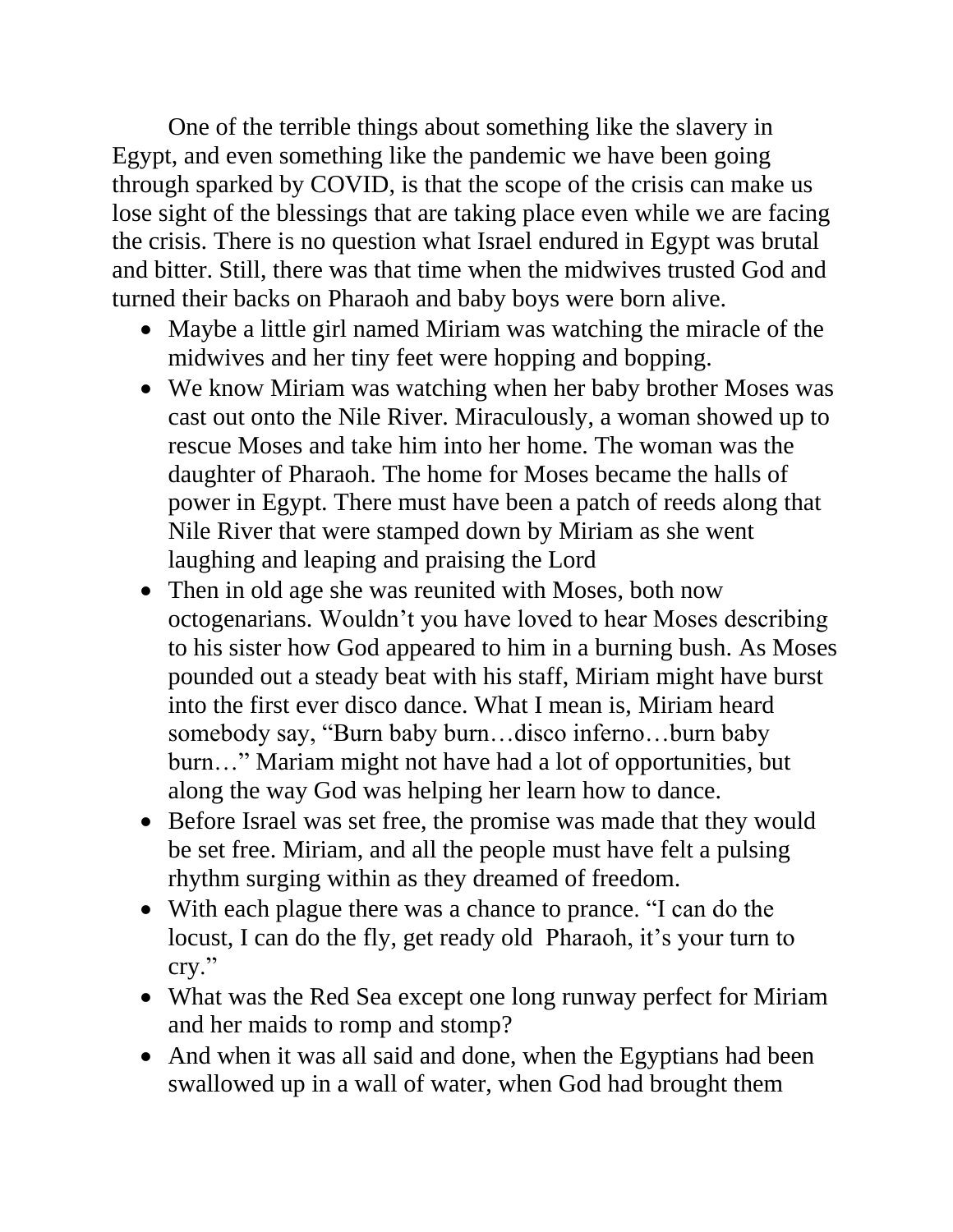safely to the other side, when Moses proclaimed his praises to God, asking, "Who is like you—majestic in holiness, awesome in glory, working wonders…" When Moses was done singing, Miriam took all the little steps that sustained her during the darkest and most difficult days of her life, Miriam took all the little steps and put them together in one great, grand, and glorious dance of praise to God. She took her timbrel in hand and with all the women joining in she danced and lifted her voice, "Sing to the Lord, for he is highly exalted. Both horse and driver he has hurled into the sea."

I am thankful that after our long season of waiting the Shoreline Ringers gave us reason to dance…I am so grateful that we could rejoice and smile and join them in celebrating the Dancing Queen. We needed that. And what a blessing to have something as monumental and majestic as the Exodus as part of our spiritual heritage. Four hundred years of suffering were washed away as the people passed through the Red Sea. God is our Redeemer. God is our Deliverer. God sets us free. God brings new life. God rescues our lives. God takes us on a journey to the Promised Land. God is the God of new beginnings. With such an awesome and amazing story of salvation, like Miriam we're in the mood to dance. We should dance. We must dance. We have to dance. Miriam is holding out a timbrel for us this morning, calling us to rejoice in our salvation, inviting us to join in the dance.

We could learn something about dancing from the good folks of Seward, Alaska. Most of the town gathered together in the high school gymnasium a few weeks ago. They gathered to watch a swim meet. It wasn't just any swim meet. It was the finals of the 100-meter breaststroke at the Tokyo Olympics. And the swimmer they came to watch wasn't just any swimmer. Hometown hero Lydia Jacoby had made the finals in the Olympics. In one of the most joyful moments of a competition filled with joyful moments, the crowd of people is dancing. At one point as Lydia swims most of the people in the crowd are bouncing up and down in rhythm, sort of a synchronized spirit section. With each breath Lydia takes, with each stroke she makes, that whole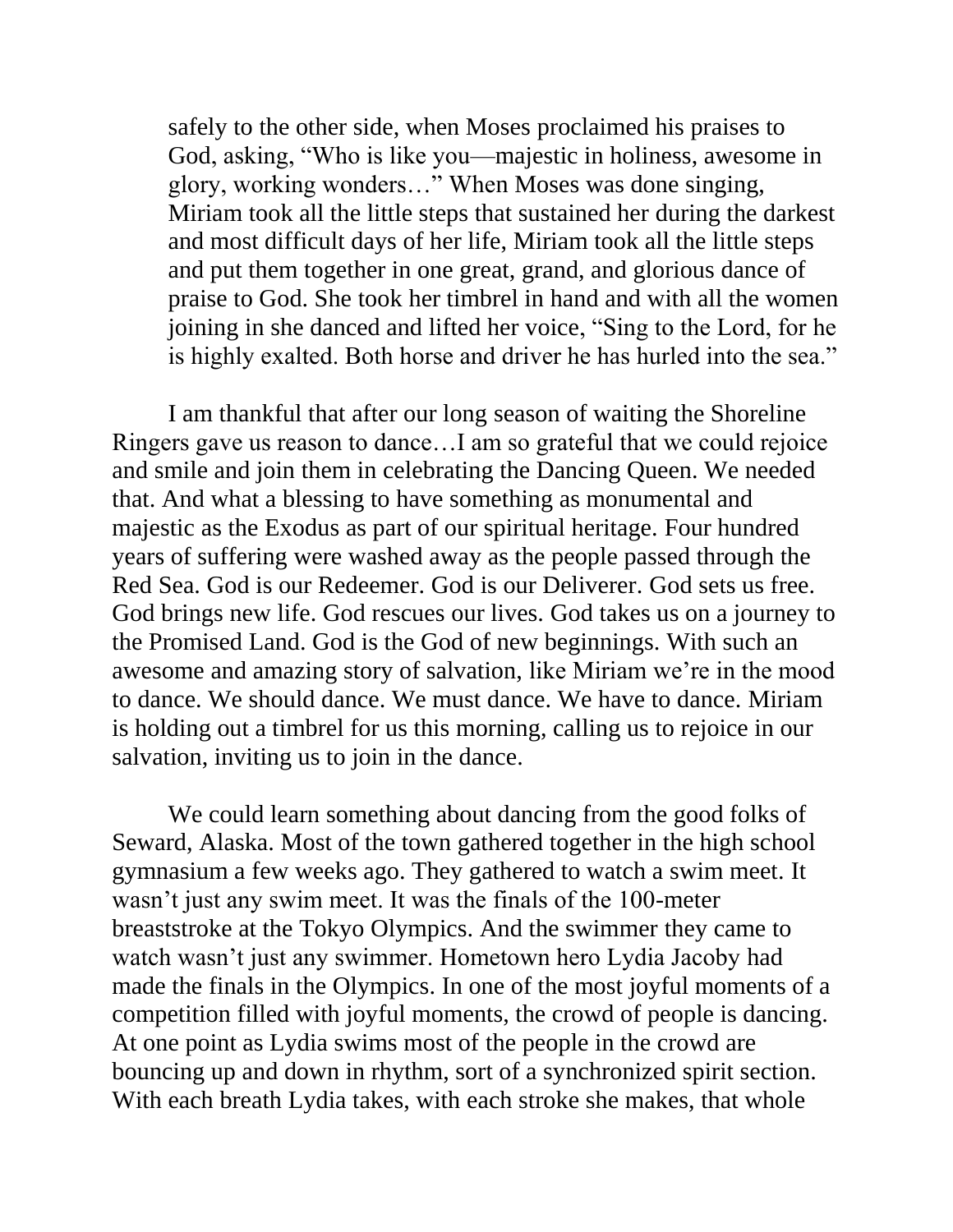gym shakes and that whole gym bakes. The emotions are sky high, seemingly as energized as they can be. And then she wins! And then Lydia wins! There is a joyous eruption as the whole state of Alaska celebrates yet again a Gold Rush…a Gold Medal Rush.

What I loved about the video of the people watching Lydia Jacoby is that they didn't wait until the end to dance. They didn't wait until she won gold. They danced the whole time. With each stroke. With each lap. With every turn. With every single splash, meter by meter they danced.

As people of faith, we do the same thing. Yes, we dance at the gold medal events. We dance at the Exodus, when the Red Sea is parted and the enemy is defeated, when freedom rings and hopes fill our hearts. We dance at the gold medal events like the Lion's Den and the Fiery Furnace. We dance when the grisly giant Goliath tumbles and we dance when the walls of Jericho crumble. And we also dance at the time trials and qualifying rounds. In fact, we dance at the smallest of things, because every sign that God is at work brings joy to our heart and a spring to our step. Like Miriam danced when the midwives displayed courage, like Miriam danced when Pharaoh's daughter demonstrated compassion, like Miriam danced at the news of the burning bush and the promise of deliverance and the flies and gnats and swarms of locusts…like Miriam danced we dance not just when the Shoreline Ringers roll into town and play a rousing rendition of Dancing Queen. We dance at the little blessings and the small victories. While this pandemic has broken our hearts and bruised our spirits, wounded our souls and put a halt to many plans, maybe COVID has taught us not to wait until the Gold Medal moment to dance. Maybe COVID has taught us to dance at things we once took for granted.

- When the shelf at the store is filled with toilet paper...dance
- When we can enjoy a meal at a restaurant...dance
- When we can have friends over to visit...dance
- When families can gather on a holiday...dance
- When students can attend school in person...dance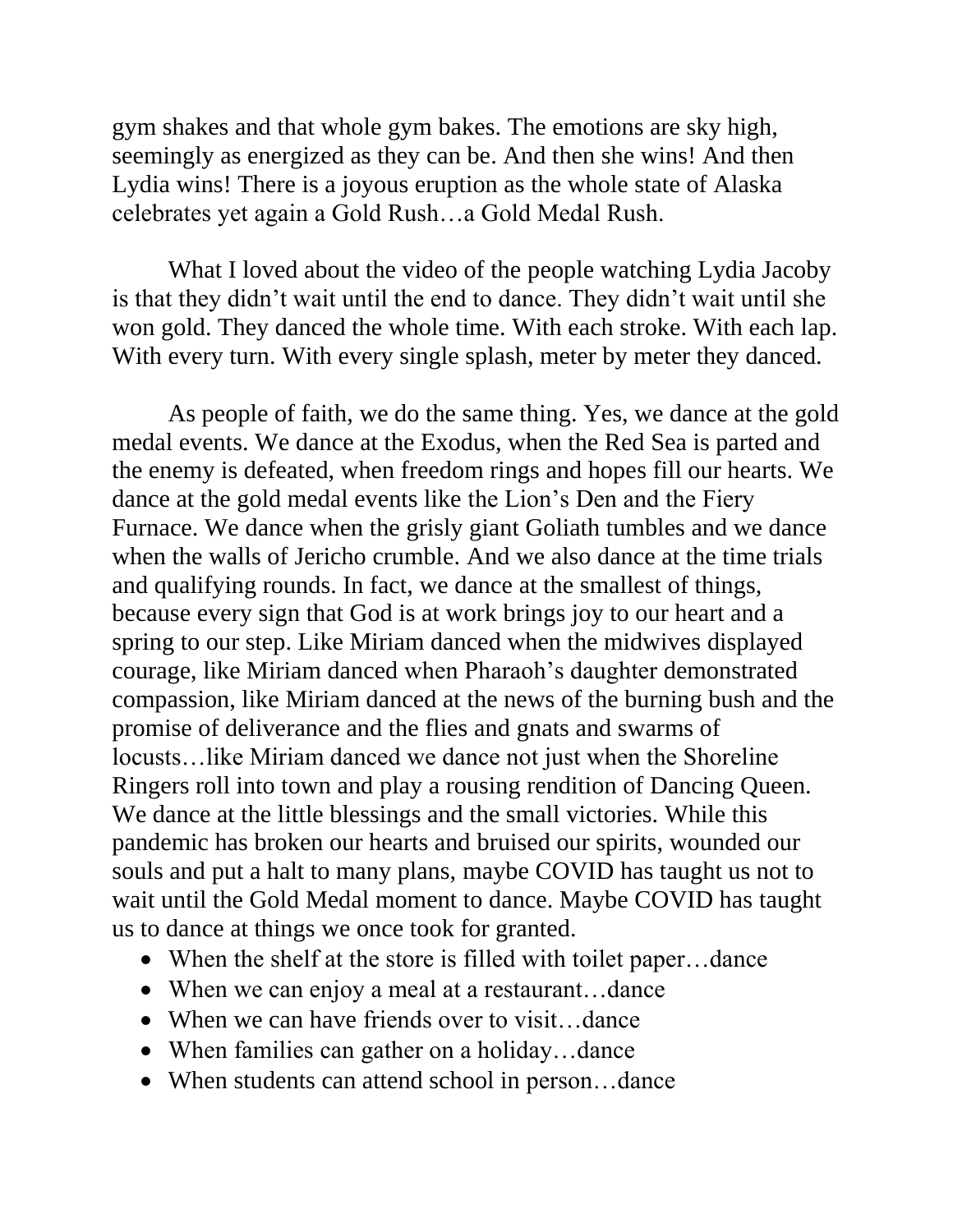- When the church doors are opened, and we can gather in person…dance
- When the choirs sing and the bells ring...dance
- When the organ plays and when voices are raised...dance
- When a baby is covered with the waters of baptism...dance
- When there is a smile or a tear of joy...a word of encouragement…the shake of a hand or gentle hug…we dance…we dance…we dance.

We don't wait for the gold medal to dance. If COVID has taught us anything it has taught us to treasure all the little blessings and moments of wonder and joy and kindness and concern. With each one of those moments, we dance. We dance at the little blessings and victories and moments of happiness.

- When a baby boy is born in Bethlehem, even though Herod's wicked power is on full display…we dance.
- When one leper is healed, when one lame person walks, when one who is blind sees, when the deaf hear…what do we do? We dance!
- When multitudes are fed with miraculous bread... what do we do? We dance!
- When a tax collector leaves his ways behind...when a weeping woman hears the good news that her sins are forgiven…when people who desperately need a touch of God's grace hear Jesus say, "I am willing," and when with his words he extends his hand to give that warm and gentle touch…the touch that comes from the Son of God…what do we do? What do we do? We dance!
- We dance even when the sky turns black. We dance when the shouts of Hosanna turn to cries of crucify him.
- We dance even when his closest friends turn away and deny they know him.
- We dance even when he is arrested, tried, judged, and condemned.
- We dance even when they whip him and strip him and they lift him high... high on the cross to die. It might be a slow and mournful